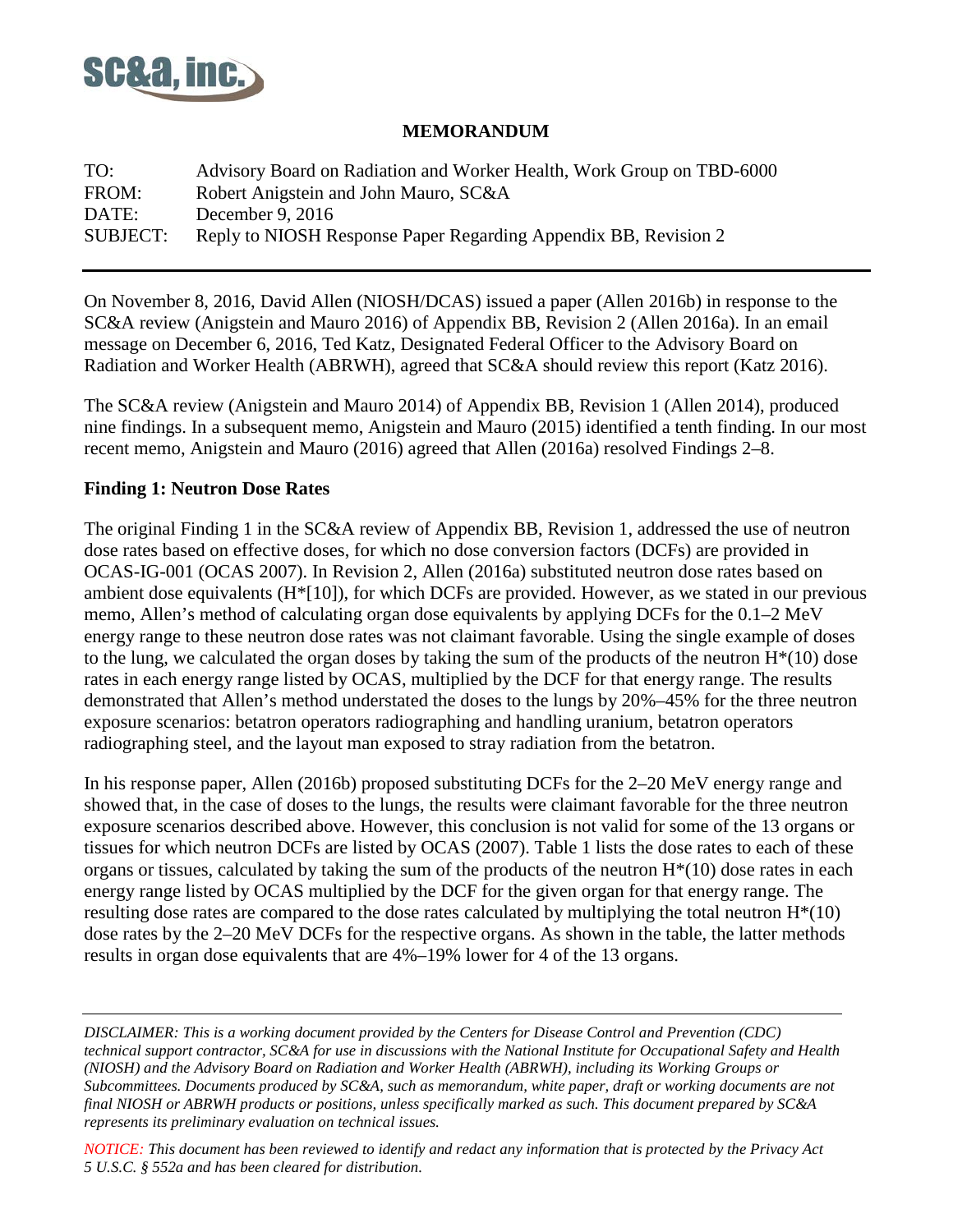|                 | Betatron operator   |                  |                         |                              |                         |             |                 |            |                 |                       | Layout man       |                 |            |                 |                       |
|-----------------|---------------------|------------------|-------------------------|------------------------------|-------------------------|-------------|-----------------|------------|-----------------|-----------------------|------------------|-----------------|------------|-----------------|-----------------------|
| Organ or tissue | Uranium radiography |                  |                         |                              | Steel radiography       |             |                 |            |                 | Steel radiography     |                  |                 |            |                 |                       |
|                 | All $E^a$           | $0 - 10$<br>keVb | $\Delta_1$ <sup>c</sup> | $2 - 20$<br>MeV <sup>d</sup> | $\Delta_2$ <sup>e</sup> | All E       | $0 - 10$<br>keV | $\Delta_1$ | $2 - 20$<br>MeV | $\Delta$ <sub>2</sub> | All E            | $0 - 10$<br>keV | $\Delta_1$ | $2 - 20$<br>MeV | $\Delta$ <sub>2</sub> |
| <b>Bladder</b>  | 3.044               | 6.106            | 101%                    | 2.713                        | $-11%$                  |             | 1.040 2.256     | 117%       | 1.002           | -4%                   | 1.824            | 4.838           |            | 165% 2.150      | 18%                   |
| Red bone marrow | 1.395               | 2.706            | 94%                     | 1.765                        | 27%                     |             | 0.484 1.000     | 106%       | 0.652           | 35%                   | 0.887            | 2.144           |            | 142% 1.398      | 58%                   |
| Bone surface    | 1.550               | 2.873            | 85%                     | 1.656                        | 7%                      |             | 0.539 1.062     | 97%        | 0.612           | 14%                   | 0.992            | 2.276           |            | 129%   1.312    | 32%                   |
| Female breast   | 2.977               | 3.738            | 26%                     | 2.748                        | -8%                     | 1.077 1.381 |                 | 28%        | 1.015           | $-6\%$                | 2.210            | 2.962           |            | 34% 2.177       | $-1%$                 |
| Colon           | 2.138               | 4.666            | 118%                    | 2.243                        | 5%                      |             | 0.724 1.724     |            | 138% 0.829      | 14%                   | 1.233            | 3.697           | 200% 1.777 |                 | 44%                   |
| Esophagus       | 1.740               | 3.653            | 110%                    | 2.131                        | 23%                     |             | 0.596 1.349     |            | 126% 0.787      | 32%                   | 1.052 2.894      |                 |            | 175% 1.689      | 61%                   |
| Lungs           | 1.942               | 3.532            | 82%                     | 2.328                        | 20%                     | 0.679 1.305 |                 |            | 92% 0.860       | 27%                   | 1.278            | 2.798           |            | 119% 1.845      | 44%                   |
| Ovaries         | 1.978               | 4.430            | 124%                    | 2.215                        | 12%                     |             | 0.668 1.636     |            | 145% 0.818      | 23%                   | 1.127            | 3.509           |            | 211% 1.755      | 56%                   |
| Testes          | 3.699               | 5.360            | 45%                     | 2.999                        | $-19%$                  | 1.315 1.980 |                 | 51%        |                 |                       | 1.108 -16% 2.579 | 4.246           |            | 65% 2.376       | -8%                   |
| Liver           | 2.408               | 4.726            | 96%                     | 2.428                        | 1%                      |             | 0.828 1.746     | 111% 0.897 |                 | 8%                    | 1.484            | 3.745           |            | 152% 1.924      | 30%                   |
| Remainder       | 1.891               | 3.534            | 87%                     | 2.185                        | 16%                     | 0.658 1.306 |                 |            | 99% 0.807       | 23%                   | 1.215            | 2.800           |            | 130%   1.731    | 42%                   |
| <b>Skin</b>     | 2.184               | 2.530            | 16%                     | 2.277                        | 4%                      | 0.799 0.935 |                 |            | 17% 0.841       | 5%                    | 1.671            | 2.005           |            | 20% 1.804       | 8%                    |
| Thyroid         | 3.054               | 5.953            | 95%                     | 2.690                        | $-12%$                  |             | 1.047 2.199     |            | 110% 0.994      | -5%                   | 1.861            | 4.716           |            | 153%   2.131    | 15%                   |

## **Table 1. Neutron Dose Rates to Various Organs, Using DCFs for Various Energy Ranges (mrem/shift)**

<sup>a</sup> Sum of products of neutron doses spanning all neutron energy ranges listed by OCAS (2007), multiplied by effective DCFs for  $H<sup>*</sup>(10)$  from neutrons incident in AP orientation

 $<sup>b</sup>$  Sum of neutron doses spanning all neutron energy ranges, multiplied by the effective DCF for H<sup>\*</sup>(10) from 0–10 keV</sup> neutrons incident in AP orientation

 $c \Delta_1 = 0$ –10 keV ÷ All E – 1

<sup>d</sup> Sum of neutron doses spanning all neutron energy ranges, multiplied by the effective DCF for  $H^*(10)$  from 2–20 MeV neutrons incident in AP orientation

 $e^{e}$   $\Delta_2 = 2 - 20$  MeV ÷ All E – 1

We still recommend that NIOSH use the DCFs specific to each energy range in calculating neutron doses to the various organs and tissues. However, should that be too cumbersome, we recommend using DCFs for the 0–10 keV energy range. As shown in Table 1, these factors result in neutron dose equivalents to each organ that are 16%–211% higher than the doses calculated by applying the energyspecific DCFs. As Allen (2016b) observed, neutron doses make relatively small contributions to the total dose in the scenarios described by Allen (2016a). Consequently, using these claimant-favorable DCFs would be acceptable for estimating neutron doses to GSI workers.

### **Finding 10: External Exposure of Betatron Operator**

The original Finding 10, identified by Anigstein and Mauro (2015), addressed the use of dose rates from the hypothetical residual radiation from the betatron after shutdown based on effective doses, for which no DCFs are provided by OCAS (2007). In Revision 2, Allen (2016a) substituted air kerma rates, for which DCFs are provided, and listed the units as rad/y. However, he did not identify the dosimetric quantity as air kerma, leading to possible ambiguity as to which DCFs should be applied for calculating organ dose equivalents. Furthermore, as we stated in our most recent memo, since the residual radiation is hypothesized to have an energy of 30 keV, the maximum rather than the average DCF that corresponds to E < 30 keV should be used for dose reconstructions.